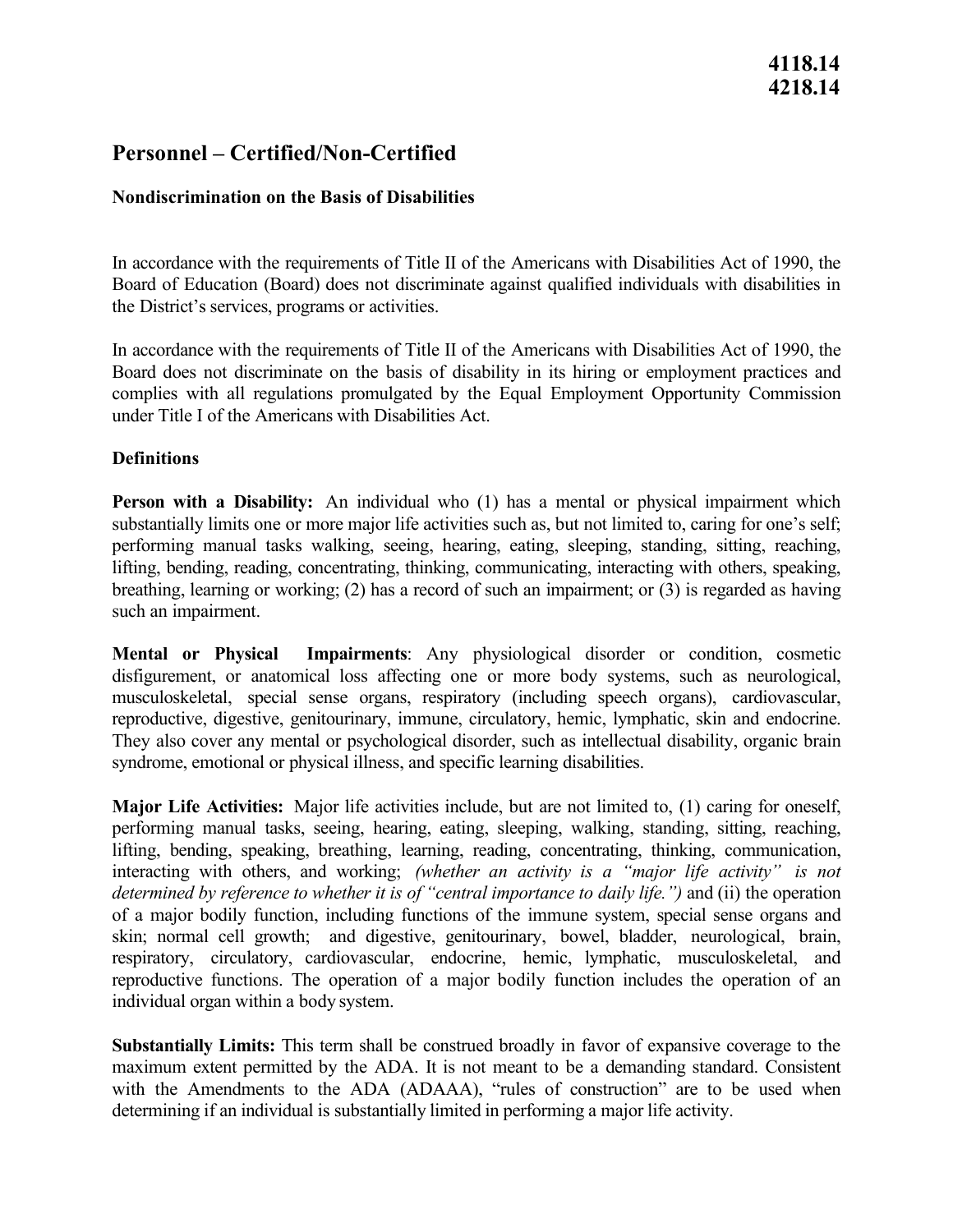# **4118.14 4218.14**

# **Personnel – Certified/Non-Certified**

## **Nondiscrimination on the Basis of Disabilities**

### **Definitions** (continued)

 **Has a Record of Such an Impairment:** In general, this term means if an individual has a history of, or has been misclassified as having a mental or physical impairment that substantially limits one or more major life activities. This shall be construed broadly and not demand extensive analysis. An individual with a record of a substantially limiting impairment may be entitled, absent undue hardship to the district, to a reasonable accommodation if needed and related to the past disability.

## **Determination of Disability Requiring Accommodation**

"Rules of construction" are to be used when determining if an individual is substantially limited in performing a major life activity. These rules include the following:

- 1. The impairment substantially limits the ability of an individual to perform a major life or significantly limit a major life activity. Not every impairment will constitute a disability. activity, as compared to most people in the general population. It need not prevent or severely
- the maximum extent permitted by the terms of the ADA. 2. The term "substantially limits" should be construed broadly in favor of expansive coverage to
- 3. The determination of whether an impairment substantially limits a major life activity requires an individual assessment, but should not demand/require extensiveanalysis.
- such evidence may be used if appropriate. 4. Although determination of whether an impairment substantially limits a major life activity as compared to most people will not usually require scientific, medical or statistical evidence,
- one major life activity to be covered under the first or second prong of the definition of 5. An individual need not be substantially limited or have a record of a substantial limitation, in "disability."
- substantially limit a major life activity when active. (Impairments that may be episodic include limiting form is also considered a disability.) 6. An impairment that is episodic or in remission meets the definition of "disability" if it would epilepsy, hypertension, asthma, diabetes, major depression disorder, bipolar disorder, and schizophrenia. Cancer that is in remission but that may possibly return in a substantially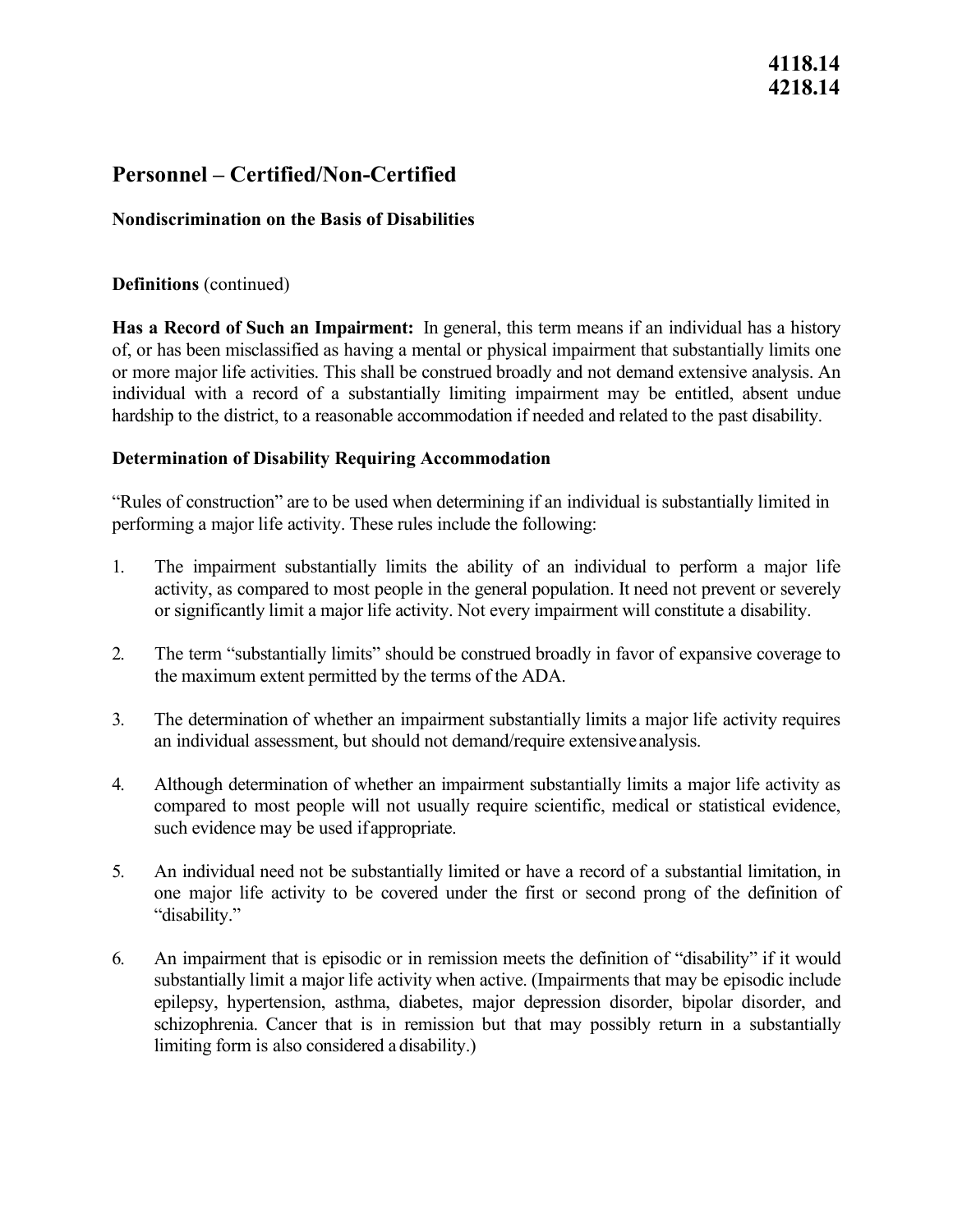# **Personnel – Certified/Non-Certified**

## **Nondiscrimination on the Basis of Disabilities**

### **Determination of Disability Requiring Accommodation** (continued)

- shall not be used in the determination of whether an impairment substantially limits a major performing a major life activity without the mitigatingstandard. 7. Mitigating measures, including but not limited to, medications, medical equipment and devices, prosthetic limbs, low vision devices, hearing aids, mobility devices, oxygen therapy equipment, use of assistive technology, reasonable accommodations, learned behavioral or adaptive neurological modifications, psychotherapy, behavioral therapy, and physical therapy, life activity. (Eyeglasses and contact lenses shall, however, be considered.) The determination of disability must focus on whether the individual would be substantially limited in
- other major life activities to be considered a substantially limiting impairment. 8. An impairment that substantially limits one major life activity need not substantially limit
- effects of an impairment lasting or expected to last fewer than six months can be substantially 9. Impairments that last fewer than six months do not apply to the definition of "disability." The limiting.

### **Medical Examinations**

 obtained from such medical examinations will be collected and maintained on separate forms and in The school Board may make pre-employment inquiries into the ability of an applicant to perform job-related functions. Medical examinations may be required after an offer of employment has been extended to an applicant and before commencement of employment duties. Any information separate medical files and will treated with confidentially.

 poses a direct threat to the health or safety of individuals in the workplace, once properly established An employee, who is not qualified to perform their duties or whose medical condition or disability by medical evidence and after proper due process procedures, may be relieved of their duties or reassigned.

The Board of Education may lawfully refuse to assign a person having a communicable disease, which is transmittable through the handling of food, to such duty or position as specified in the Federal Register Food and Drug Administration Regulations of May, 1991.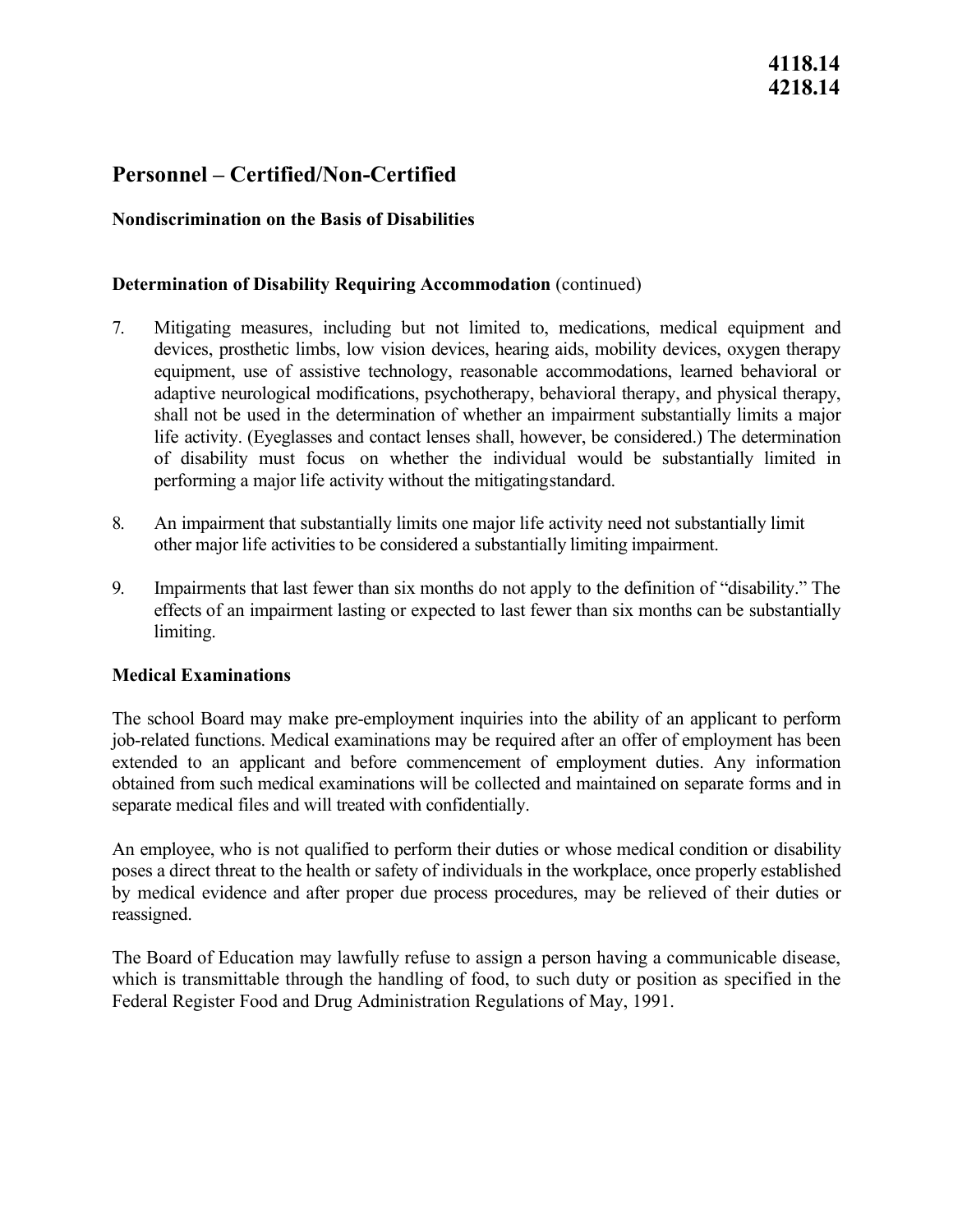# **4118.14 4218.14**

# **Personnel – Certified/Non-Certified**

## **Nondiscrimination on the Basis of Disabilities**

## **Privacy**

The confidentiality of medical records of applicants or employees shall be strictly observed in accordance with the state and federal laws. Medical records shall be maintained separately from an applicant or employee personnel file. Such information may be released in limited circumstances:

- A. Upon signed release by the individual;
- accomplish work or duties of the employee; B. To inform supervisor or administrator about any restriction or accommodation to
- C. Emergency medical treatment;
- D. In compliance with state or federal law.

 Connecticut General Statutes Section 19a-581 through 585, "Aids Testing and Medical Information," provides that no person shall request HIV-related testing or disclose HIV-related information without written or oral informed consent of such individual.

### **Alternative Accommodations**

The Supreme Court has recognized that individuals with contagious diseases will be considered as having a disability. Disabled employees who can no longer perform essential job functions are encouraged to advise their administrators of the nature of their disability, indicating which functions cannot be performed and suggest accommodations that would enable them to perform those functions. Accommodations will be considered if such accommodation does impose an undue hardship on the operation of the school system.

An employee is not qualified to perform his/her duties, whose medical condition or disability poses a direct threat to health or safety of individuals in the workplace, if it has been properly established by medical evidence and the employee has been afforded proper procedural due process safeguards.

### **Grievance Procedure**

 disability, he or she shall mail or deliver to the ADA Coordinator/Superintendent of Schools A. In the event an employee believes that there has been discrimination on the basis of his/her a written statement setting out the alleged violations in specific terms, describing the incident or activity involved, the individuals involved and the dates, times, and locations involved.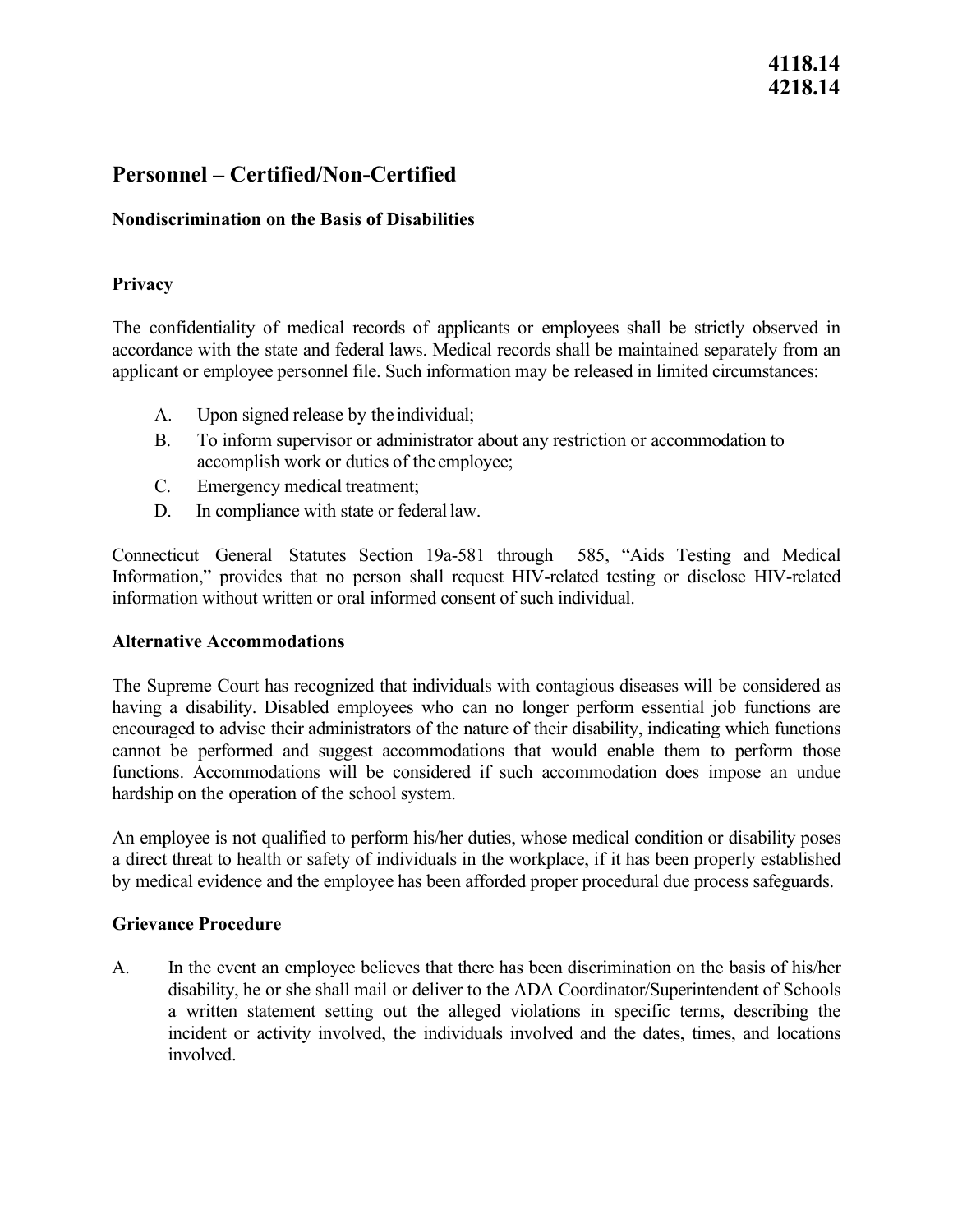# **Personnel – Certified/Non-Certified**

### **Nondiscrimination on the Basis of Disabilities**

### **Grievance Procedure** (continued)

- Coordinator/Superintendent of Schools shall provide that person with an opportunity to discuss the matter personally. B. If the individual who files the written statement so requests, the ADA
- in writing within thirty (30) days. C. The ADA Coordinator/Superintendent shall investigate the complaint and render a decision
- D. If the complainant is not satisfied with the decision of the ADA Coordinator/Superintendent of Schools, the complainant may appeal to the Board of Education within ten (10) days of receipt of the decision of the Superintendent.
- E. Such an appeal shall be filed in writing with the Superintendent of Schools in his capacityas the executive agent of the Board ofEducation.
- necessary, conduct a hearing to gather additional information. F. The Board of Education shall cause the complaint to be investigated and, if it deems
- the conclusion of such hearing. G. The Board of Education shall render a decision on any such appeal, in writing, within twenty (20) days of its being filed, or if a hearing should beheld, within twenty (20) days of
- H. An appeal may be filed with the Office for Civil Rights, U.S. Department of Education, 8<sup>th</sup> Floor, 5 Post Office Square, Boston, MA (617-289-0111) OCR.Boston@ed.gov

(cf. 0521 – Nondiscrimination)

(cf. 4112.4/4212.4 - Health Examinations)

Legal Reference: Section 504 and the Federal Vocational Rehabilitation Act of 1973, 20 Connecticut General Statutes 19-581 through 585 AIDS testing and medical information. 10-209 Records not to be public. 46a-60 Discriminatory employment practices prohibited. U.S.C. 706 (7)(b). American Disability Act of 1989, as amended by the ADA Amendments Act of 2008. 29 CFR, Part 1630, Regulations to Implement the Equal Employment Provisions of the Americans with Disabilities Act, as amended, published in the Federal Register, Vo. 76, No. 58, 3/25/11. *Chalk v. The United States District Court of Central California*, 840F.2d701 (9th Cir. 1988).

December 21, 2015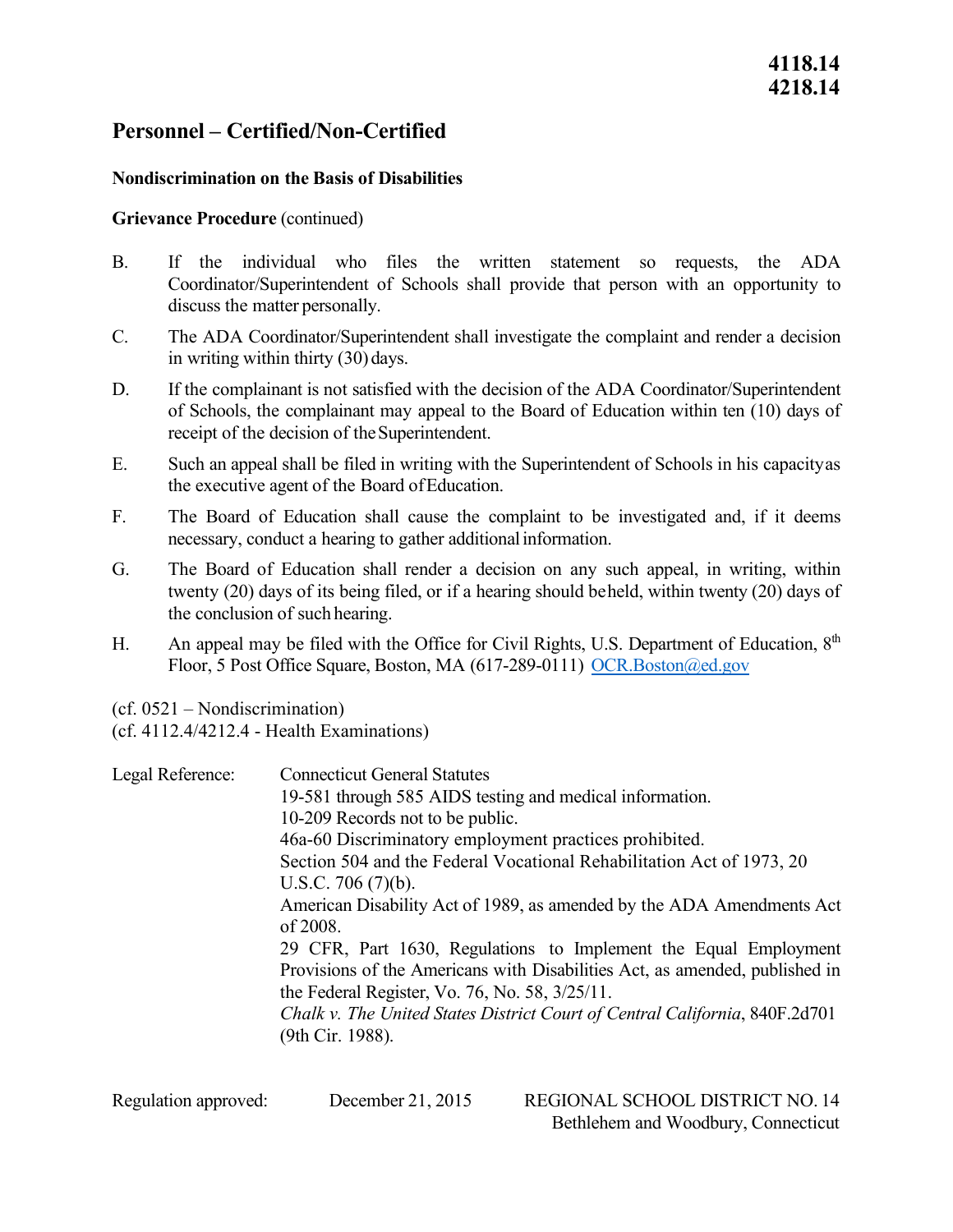## **Specific Impairments Considered to be Disabilities**

As indicated in the implementing regulations to the ADA, the following impairments should be easily concluded to be disabilities:

Autism Bipolar Disorder Blindness Cancer Cerebral Palsy Diabetes Epilepsy HIV Infection Intellectual Disability Major Depression Disorder Multiple Sclerosis Mobility impairment requiring use of a wheelchair Muscular Dystrophy Obsessive-Compulsive Disorder Partially or completely missing limbs Post-traumatic Stress Disorder Schizophrenia